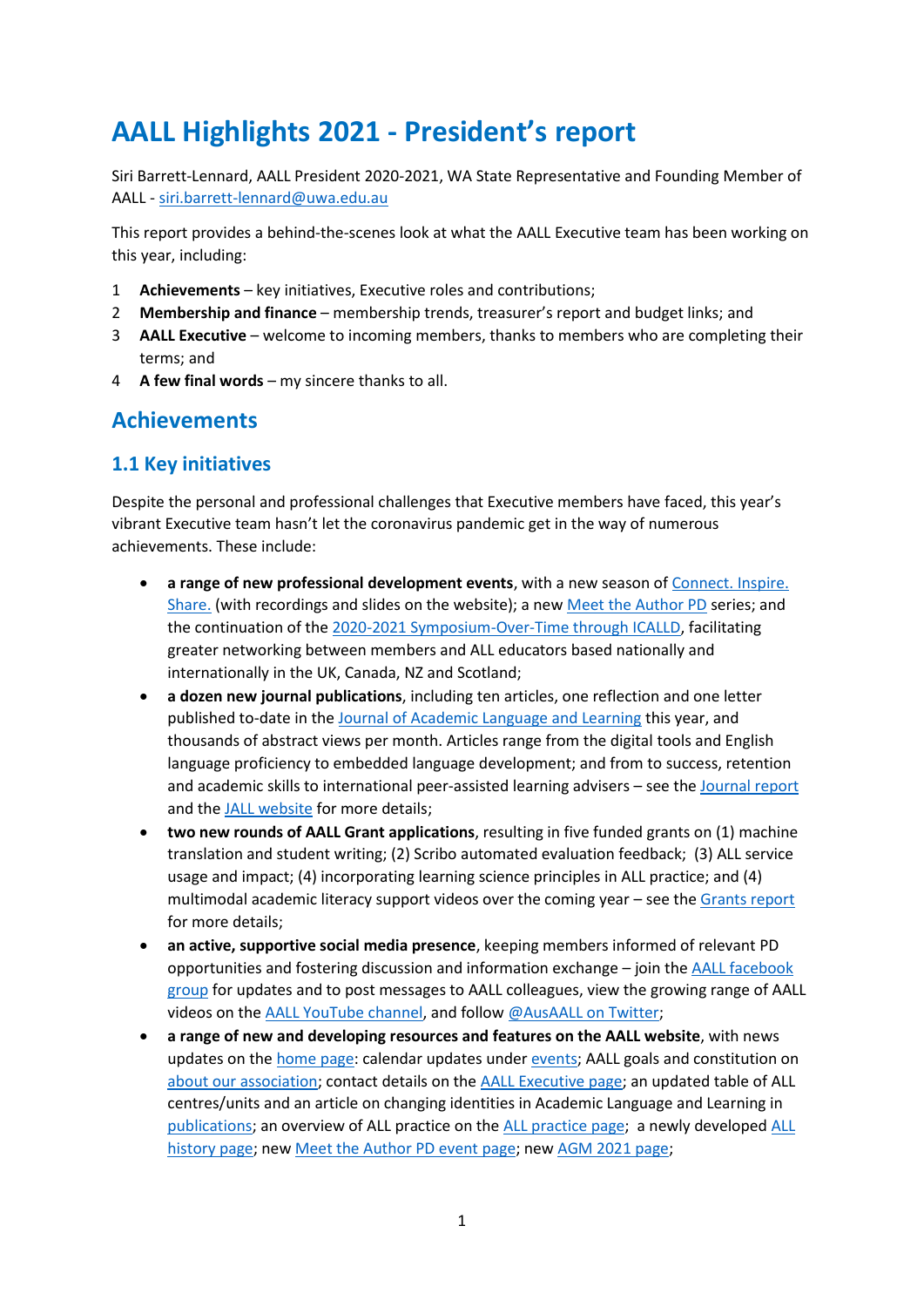- **continuation of a 30 percent reduction in membership fees until 5 March 2022**, providing fee relief at a time of financial distress for many members as a result of the pandemic – see [memberships page](http://aall.org.au/become-a-member/) for more details; and
- **a vibrant Executive team, with growing range of roles**, including a new role on Memberships and New Members to welcome new and continuing members to the Association – see also below.

#### **1.2 Executive roles and contributions**

AALL Executive members have selflessly volunteered their time to bring about these improvements, assisting members to extend their professional networks and enhance their practice through discussion, professional development, presentations, publications and research. I would like to commen[d AALL Executive m](http://www.aall.org.au/aall-executive/)embers as individuals of great talent, dedication and distinction.

Executive members, their roles and their key contributions to AALL this year include:

- **Siri Barrett-Lennard**, President, Western Australia State Representative, Member of the AALL Grants Review Working Group and Steering Group Member for ICALLD;
- **Sally Ashton-Hay**, Vice-President, AALL Grants Coordinator, Chair of the AALL Grants Review Working Group, Queensland State Representative and Steering Group Member for ICALLD;
- **Amelia Dowe**, Secretary, Elections Convenor and Tasmania State Representative;
- **David Rowland**, Editor of the Journal for Academic Language and Learning, Treasurer and Founding Member of AALL;
- **Leighana Thornton**, Public Officer, New South Wales State Representative and Convenor of new 'Meet the Author' PD series;
- **Alex Barthel**, Senior Counsel, Assistant Treasurer, Member of the AALL Grants Review Working Group and Founding President of AALL;
- **Kate Chanock**, Senior Counsel, member of the AALL Grants Review Working Party and Founding Member of AALL;
- **Gail Heinrich**, Web Manager and Australian Capital Territory Representative;
- **Lesley Cioccarelli**, Social Media Coordinator (AALL Facebook, Twitter and YouTube), Australian Capital Territory Representative and Steering Group Member for ICALLD;
- **Raelke Grimmer**, Northern Territory Representative and AALL Conference Convenor;
- **Andrew Pollard,** Northern Territory Representative and AALL Conference Convenor;
- **Elena Verezub**, Victoria State Representative and Convenor of 'Connect. Inspire. Share.' PD series;
- **Steve Campitelli**, Victoria State Representative and Convenor of 'Connect. Inspire. Share.' PD series;
- **Shirley Brown**, Queensland State Representative and Memberships and New Members Coordinator;
- **Rosemarie Fonseka**, New South Wales State Representative and Convenor of new 'Meet the Author' PD series;
- **Rebekah Clarkson**, South Australia State Representative;
- **Kirstin Marks**, South Australia State Representative; and
- **Miriam Sullivan**, Western Australia State Representative.

Activities across Australia are documented in State, Territory and other National Reports on the AALL [AGM webpage.](https://www.aall.org.au/agm-2021/) I encourage you to read these to learn more about state and territory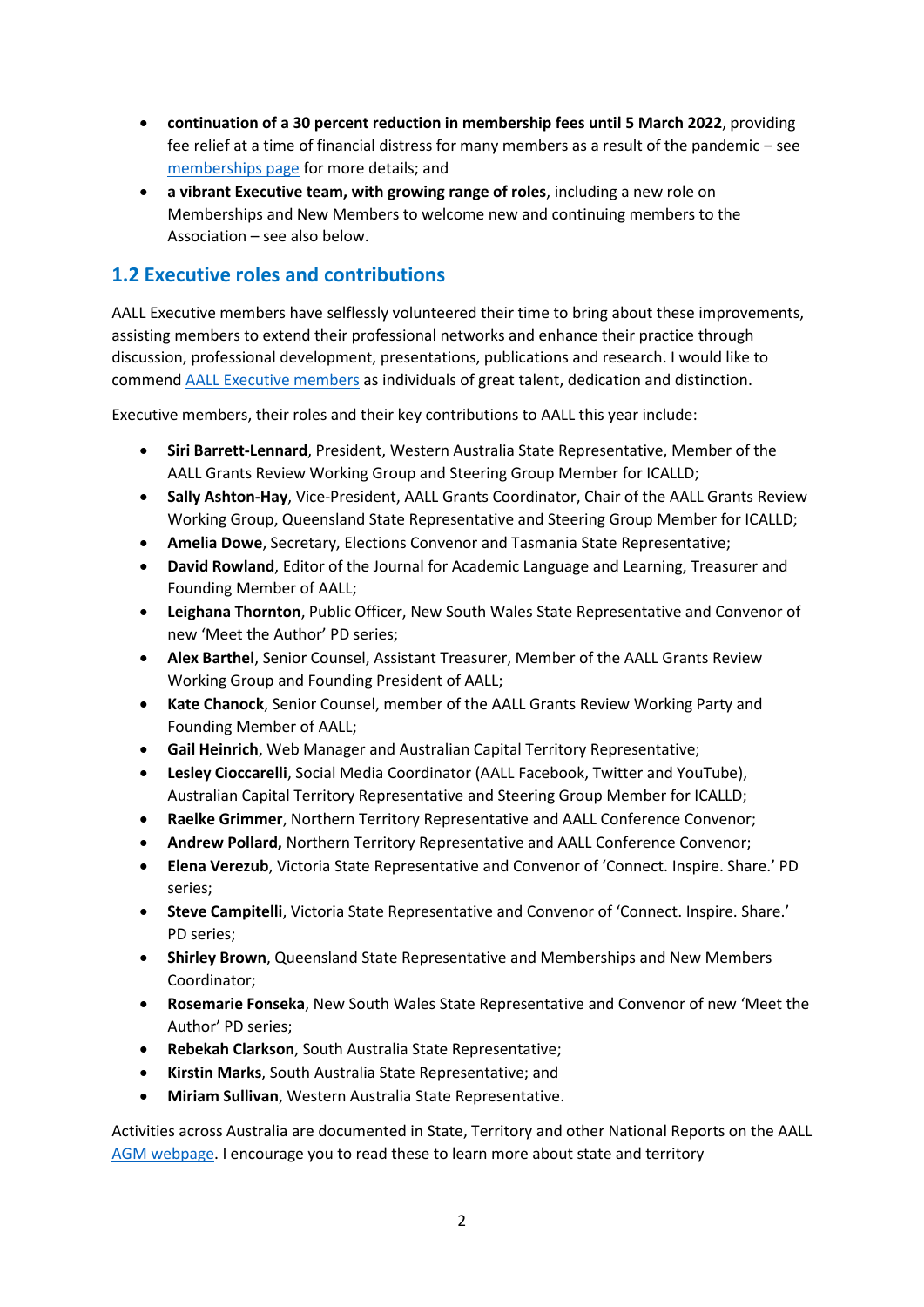representatives, which institutions members come from, local events and other national executive member contributions.

## **2 Membership and finance**

#### **2.1 Membership trends**

Membership across states and territories has been strong, averaging just over 200 members consistent with previous years, despite the challenges of COVID-19. After early year fluctuations, memberships have reached a peak of 233 in November (Table 1).

| <b>State</b>  | Feb            | <b>April</b>   | <b>May</b> | Aug | Oct | <b>Nov</b> |
|---------------|----------------|----------------|------------|-----|-----|------------|
| <b>ACT</b>    | 17             | 17             | 18         | 16  | 16  | 18         |
| <b>NSW</b>    | 54             | 58             | 58         | 64  | 62  | 67         |
| <b>NT</b>     | 7              | 9              | 9          | 6   | 7   | 7          |
| <b>QLD</b>    | 40             | 40             | 40         | 42  | 43  | 45         |
| <b>SA</b>     | 11             | 11             | 11         | 12  | 11  | 12         |
| <b>TAS</b>    | $\overline{2}$ | $\overline{2}$ | 2          | 3   | 3   | 3          |
| International | 1              | 1              | 1          | 1   | 0   | 0          |
| <b>VIC</b>    | 49             | 49             | 49         | 46  | 46  | 46         |
| WA            | 25             | 25             | 25         | 22  | 28  | 35         |
| <b>Total</b>  | <b>206</b>     | 212            | 213        | 212 | 216 | 233        |

**Table 1: AALL Membership February to November 2021**

These strong membership results have been assisted by the temporary fee reductions that will remain in effect until 5 March 2022 (se[e AALL website membership discount information\)](http://www.aall.org.au/2020/10/16/membership-discounts/).

## **2.2 Treasurer's report and budget**

Continued temporary fee relief has been possible due to the healthy state of AALL finances, as can be seen in th[e Treasurer](https://www.aall.org.au/publications/2020-treasurers-report/)'s report. I also encourage you to look at th[e proposed budget for 2022](https://www.aall.org.au/publications/aall-budget-2022/) to see how the Executive proposes to allocate finances for the coming year. Some fees are fixed, such as those to support website and journal hosting. Others are variable, and will depend on the Association maintaining current membership levels. These variable elements include:

- competitive research, resource development and event grants;
- state and territory support for events; and
- strategic funding for emerging needs, such web updates, upgrades and enhancements.

## **3 AALL Executive**

#### **3.1 Welcome to the incoming Executive team**

It brings me great pleasure to welcome the incoming Executive team for November 2021-2023. National roles are continuing to develop, with confirmations to-date of the following twenty Executive members, with places for up to four more co-opted members:

- Rebekah Clarkson (SA Rep) President
- Siri Barrett-Lennard (WA Rep) Vice-President, Past President